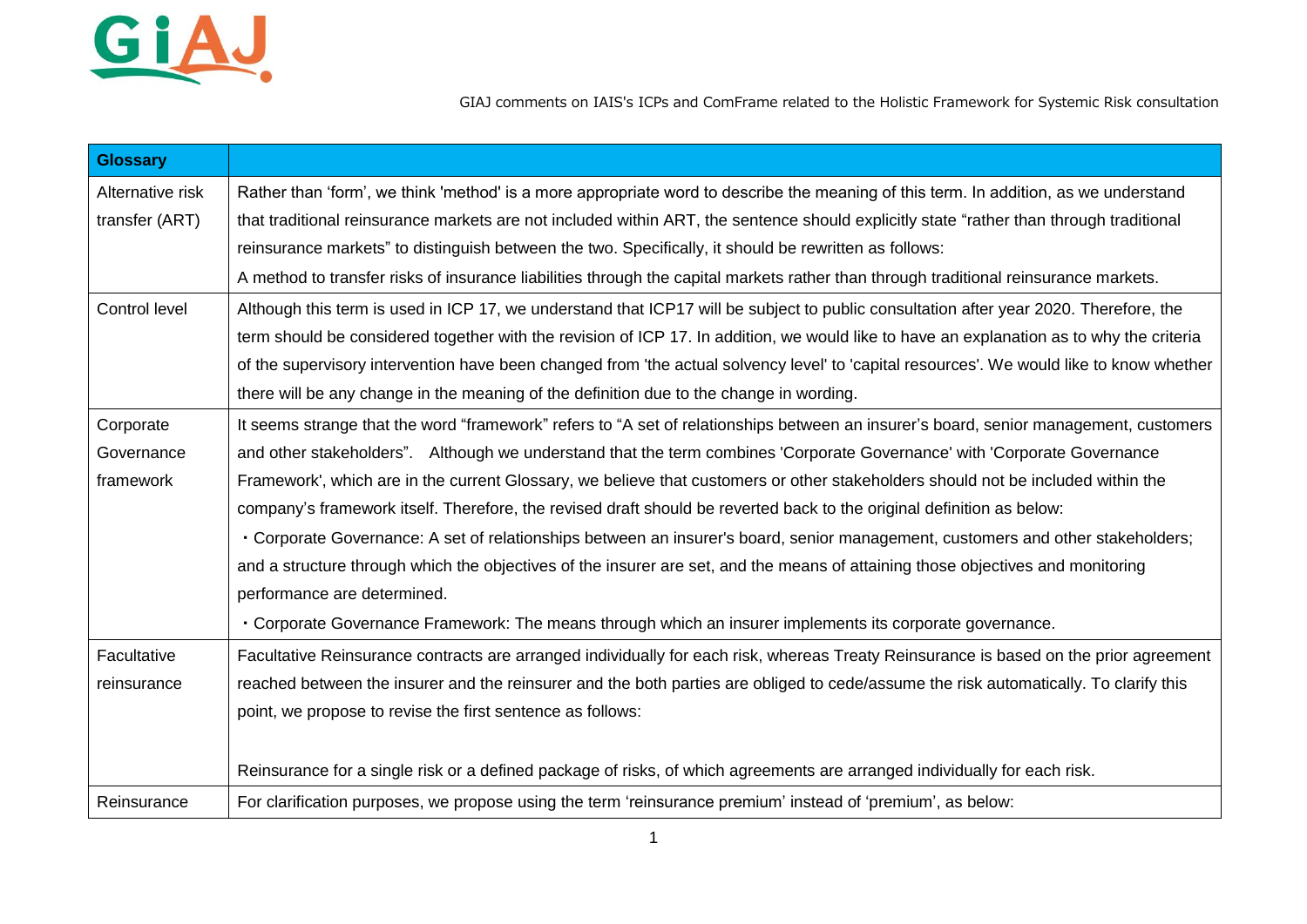

|                           | A transaction, in which a ceding insurer transfers some or all of the risks acquired from the insured to the reinsurer, in exchange for a<br>reinsurance premium. |
|---------------------------|-------------------------------------------------------------------------------------------------------------------------------------------------------------------|
| Reinsurer                 | For clarification purposes, we propose using the term 'reinsurance premium' instead of 'premium', as below:                                                       |
|                           | An insurer that assumes the risks of a ceding insurer in exchange for a reinsurance premium.                                                                      |
| Retrocession              | For clarification purposes, we propose using the term 'retrocession premium', instead of 'premium', as below:                                                     |
|                           | Reinsurance ceded by reinsurers to assuming reinsurers in exchange for a retrocession premium.                                                                    |
| <b>Special Purpose</b>    | Since SPE has a legal foundation, we propose adding the word 'legal' to the definition. We also propose adding 'The same as a Special                             |
| Entity (SPE)              | Purpose vehicle (SPV)' here because we think SPV is more generally known than SPE.                                                                                |
|                           | Specifically as follows:                                                                                                                                          |
|                           |                                                                                                                                                                   |
|                           |                                                                                                                                                                   |
|                           | A dedicated legal entity or a legally ring-fenced arrangement, specifically constituted to carry out the transfer of risk.                                        |
|                           | (The same as a Special Purpose vehicle (SPV))                                                                                                                     |
| <b>Introduction &amp;</b> |                                                                                                                                                                   |
| <b>Assessment</b>         |                                                                                                                                                                   |
| <b>Methodology</b>        |                                                                                                                                                                   |
| paragraph 63              | As mentioned in the third sentence, we understand 'an assessment of ComFrame Standards cannot be done in isolation'. Therefore,                                   |
|                           | an assessment of the level of observance of ComFrame Standards and that of ICP should be conducted at the same time (instead of                                   |
|                           | separately).                                                                                                                                                      |
|                           |                                                                                                                                                                   |
|                           | In addition, in terms of transparency and regulatory predictability, methods, criteria, and the IAIS's points of view regarding the                               |
|                           | assessment should be disclosed to the stakeholders.                                                                                                               |
| <b>ICP9</b>               |                                                                                                                                                                   |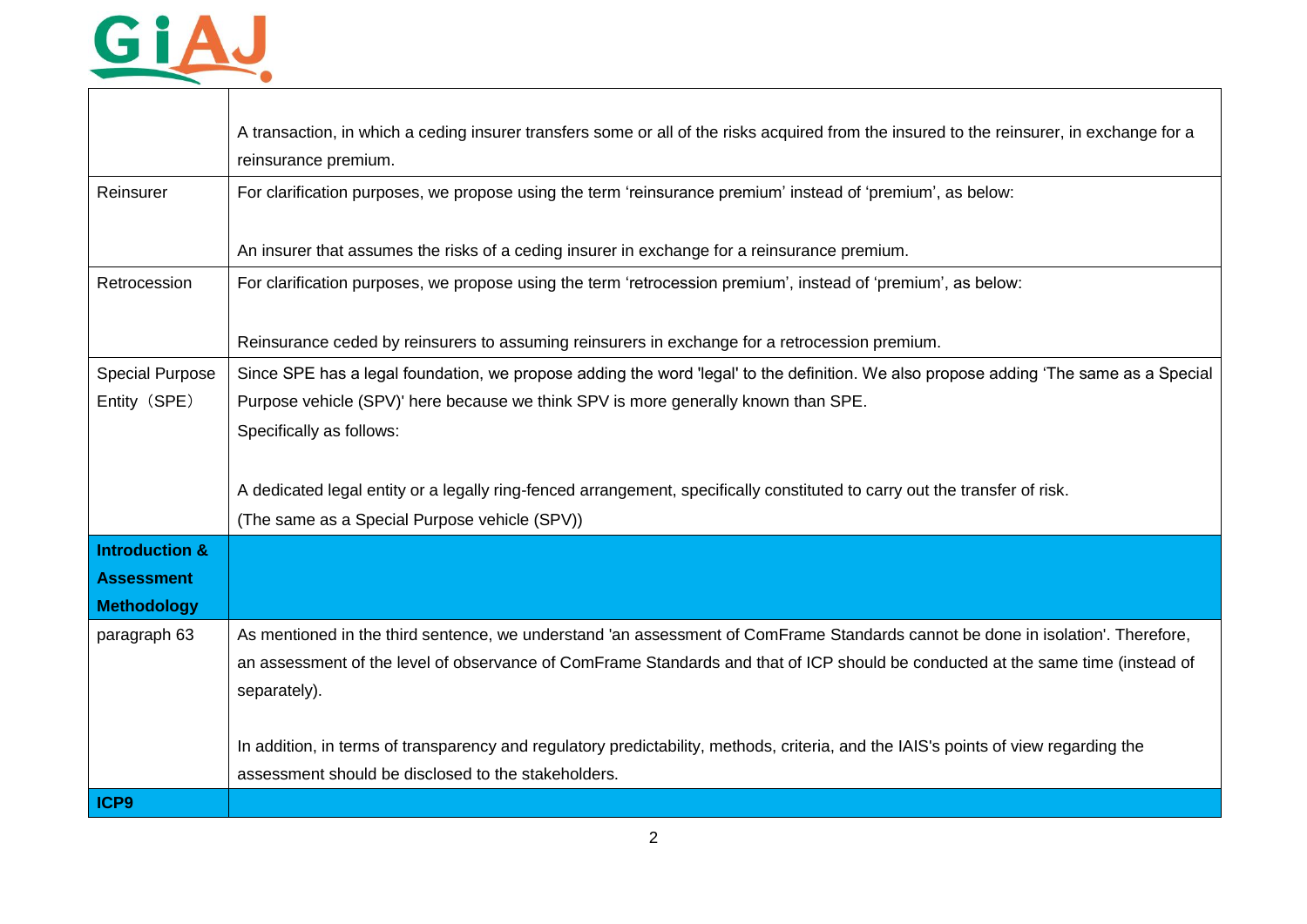| ICP9.1.8     | The risk assessment framework described in this section should be conducted by focusing on risk exposures that can realistically have      |
|--------------|--------------------------------------------------------------------------------------------------------------------------------------------|
|              | a negative impact on financial stability and the entire insurance sector, and care should be taken to avoid imposing an excessive          |
|              | burden compared to the current level.                                                                                                      |
| CF 9.2.b.1   | Supervisors in different jurisdictions should conduct the group-wide risk assessment in a consistent manner in order to ensure the         |
|              | predictability of regulation and a level playing field in terms of comparison among insurance companies, i.e., within the insurance        |
|              | sector. For example, supervisors should ensure that requirements on the IAIGs do not become inconsistent or cumulatively excessive         |
|              | as the result of discretionary application of regulations by each supervisor.                                                              |
|              | In addition, supervisors should take due account of fair competition with other financial sectors, bearing in mind the fact that the       |
|              | systemic risk in the insurance sector is much smaller than that in the banking sector. Supervisors should also consider the                |
|              | proportionality principle as well as the characteristics of the insurance business including its risk management such as ALM.              |
| CF 9.2.b.8   | As insurers do not engage in settlements, their systemic risk is small compared to that of banks. Therefore, it would be an excessive      |
|              | requirement to require macro-prudential analysis for all IAIGs, including those that demonstrate financial soundness and that have not     |
|              | been designated as SIFIs.                                                                                                                  |
|              |                                                                                                                                            |
| <b>ICP10</b> |                                                                                                                                            |
| ICP10        | In considering systemic risk in the insurance sector, in particular, the fact that the degree of systemic risk in the insurance sector is  |
| General      | smaller than that in the banking sector should be noted. For example, regarding potential systemic risk that may simultaneously occur      |
| Comments     | in both the banking sector and the insurance sector, developing and assessing common indicators are important from a macro-                |
|              | prudential point of view. On the other hand, the dimensions of the banking and insurance sectors and their activities are significantly    |
|              | different. As such, treating them the same in terms of data collection and policy measures may be an excessive limitation that will        |
|              | impede the sound development of the insurance sector. For the above reasons, data collection frameworks and policy measures                |
|              | should cautiously take the differences in the sizes and main activities of the banking sector and the insurance sector into consideration. |
|              | In addition, assessment of systemic risk should be conducted across the financial sector, including other sectors such as banking and      |
|              | securities, rather than the insurance sector alone.                                                                                        |
|              | Also, when applying regulations in each country in the future, predictability and fairness to insurers should be ensured, and consistency  |
|              | across jurisdictions should be secured to prevent arbitrary operation of regulations by authorities.                                       |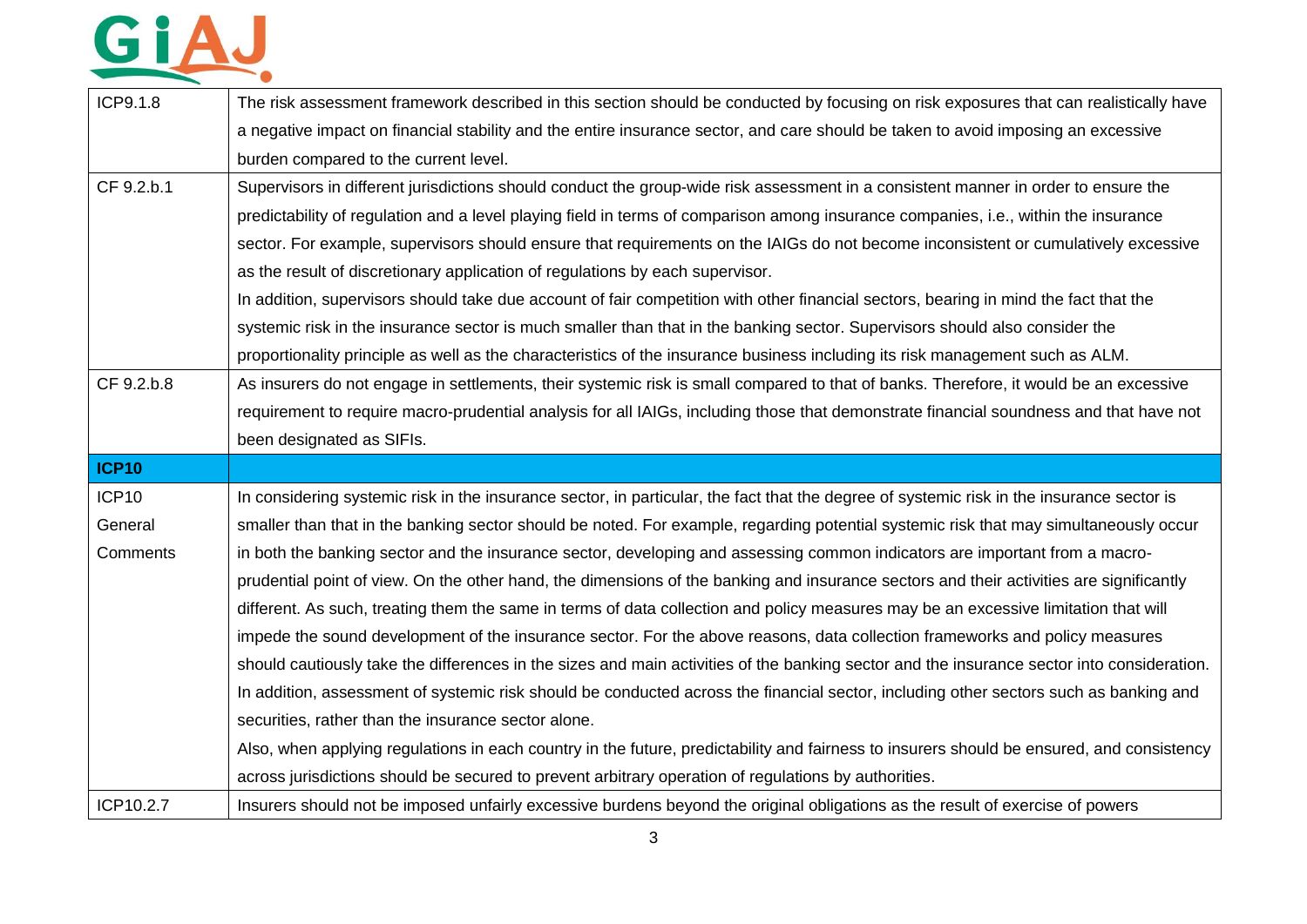|                   | described in this guidance.                                                                                                                |
|-------------------|--------------------------------------------------------------------------------------------------------------------------------------------|
| <b>Holistic</b>   |                                                                                                                                            |
| Framework /       |                                                                                                                                            |
| ICP <sub>16</sub> |                                                                                                                                            |
| the Holistic      | We recognize that the items in this public consultation were revised in light of the IAIS "Holistic Framework for Systemic Risk". To that  |
| Framework for     | extent, the scope of the application of these items should be limited to groups or insurers determined to have systemic risk on an entity  |
| Systemic Risk in  | basis or on an activity basis based on the data collection by supervisors described in ICP 24 and decided on whether they have             |
| the Insurance     | exposures potentially leading to systemic impact.                                                                                          |
| Sector            |                                                                                                                                            |
| General           |                                                                                                                                            |
| Comments          |                                                                                                                                            |
| ICP16             | In considering systemic risk in the insurance sector, in particular, the fact that the degree of systemic risk in the insurance sector is  |
| General           | smaller than that of the banking sector should be noted. For example, regarding potential systemic risk that may simultaneously occur      |
| Comments          | in both the banking sector and the insurance sector, developing and assessing common indicators are important from a macro-                |
|                   | prudential point of view. On the other hand, the dimensions of the banking and insurance sectors and their activities are significantly    |
|                   | different. As such, treating them the same in terms of data collection and policy measures may be an excessive limitation that will        |
|                   | impede the sound development of the insurance sector. For the above reasons, data collection frameworks and policy measures                |
|                   | should cautiously take the differences in the sizes and main activities of the banking sector and the insurance sector into consideration. |
|                   | In addition, assessment of systemic risk should be conducted across the financial sector, including other sectors such as banking and      |
|                   | securities, rather than the insurance sector alone.                                                                                        |
|                   | Also, when applying regulations in each country in the future, predictability and fairness to insurers should be ensured, and consistency  |
|                   | across jurisdictions should be secured to prevent arbitrary operation of regulations by authorities.                                       |
|                   | Moreover, whether the IAIGs and insurers are vulnerable to exposures which are likely to be a cause of systemic risk, such as liquidity    |
|                   | risk, differ depending on their business model. Therefore, different granularity of responses based on proportionality should be allowed.  |
| <b>ICP16.2</b>    | We would like to clarify that the phrase "assess the resilience of its total balance sheet" means verifying the resilience of the capital  |
|                   | component of the balance sheet, and not the resilience of each components of the balance sheet.                                            |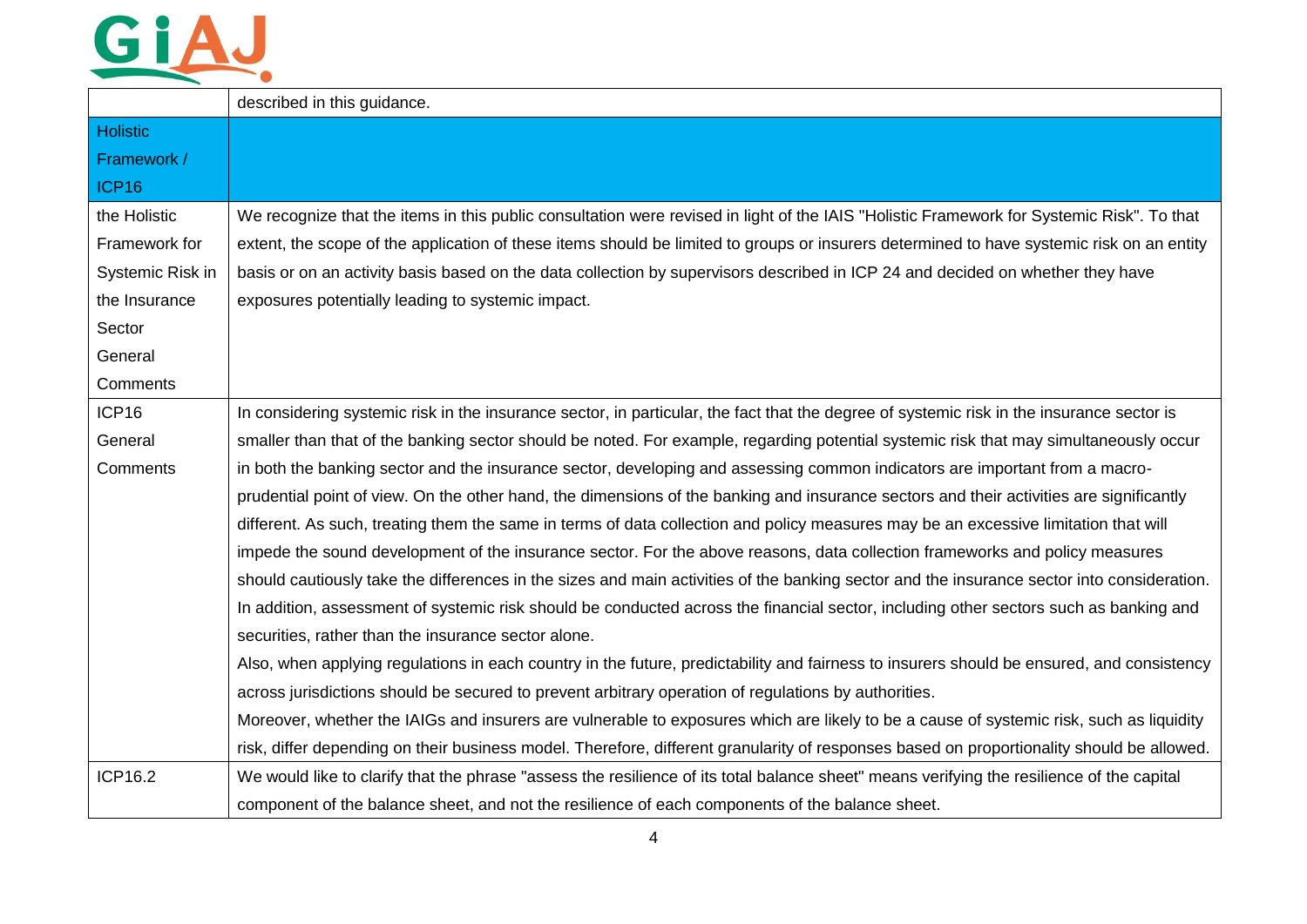

|            | If not, we suggest revising the sentence, "the resilience of its total balance sheet" to "the capital adequacy" in line with the description of |
|------------|-------------------------------------------------------------------------------------------------------------------------------------------------|
|            | "Stress testing" in the Glossary that it is "a method of solvency assessment".                                                                  |
| CF16.2.b   | We would like to clarify that the phrase "the total balance sheet effects of macroeconomic stresses" means verifying the effects of             |
|            | macroeconomic stresses on the capital component of the balance sheet, and not the effects on each component of the balance sheet.               |
|            | If not, we suggest revising the sentence, "the resilience of its total balance sheet" to "the capital adequacy" in line with the description of |
|            | "Stress testing" in the Glossary that it is "a method of solvency assessment".                                                                  |
| CF16.2.b.2 | The macroeconomic risk in general insurance products is mostly limited to inflation. For insurance groups whose core business is                |
|            | general insurance, the proportion of products that involve options vulnerable to macroeconomic risk and/or long-term minimum                    |
|            | guarantees, is low and the degree of their vulnerability to macroeconomic stresses is relatively low. Supervisors should focus on               |
|            | insurance companies with high proportion of products that are vulnerable to macroeconomic stresses. For insurance groups whose                  |
|            | core business is general insurance, a relatively simplified approach, such as limiting the scope of stress testing scenarios to inflation       |
|            | only, should be allowed based on proportionality.                                                                                               |
| ICP16.6.4  | Asset concentration related to "Credit Rating" will not necessarily cause concentration risk if, for example, credit ratings of assets          |
|            | concentrate on high-ratings but the assets themselves are diversified. Therefore, we would like to clarify the asset concentration related      |
|            | to "Credit Rating" assume concentration on low rated assets.                                                                                    |
|            | If so, "Credit Rating" should be replaced by "Low Credit Rating".                                                                               |
|            |                                                                                                                                                 |
|            | If not, it could be misinterpreted to mean that invested assets must be diversified in terms of credit rating to include both high and low      |
|            | rated assets. In that case, "Credit Rating" should be deleted from this guidance.                                                               |
| CF16.6.b   | CF introduction 21 describes that "it does not create a one-size-fits all approach to IAIG supervision as, ultimately, what is important is     |
|            | that supervisors and IAIGs achieve the outcomes described by ComFrame". Therefore, the requirements in the group-wide investment                |
|            | policy should not be required in a uniform manner.                                                                                              |
|            |                                                                                                                                                 |
|            |                                                                                                                                                 |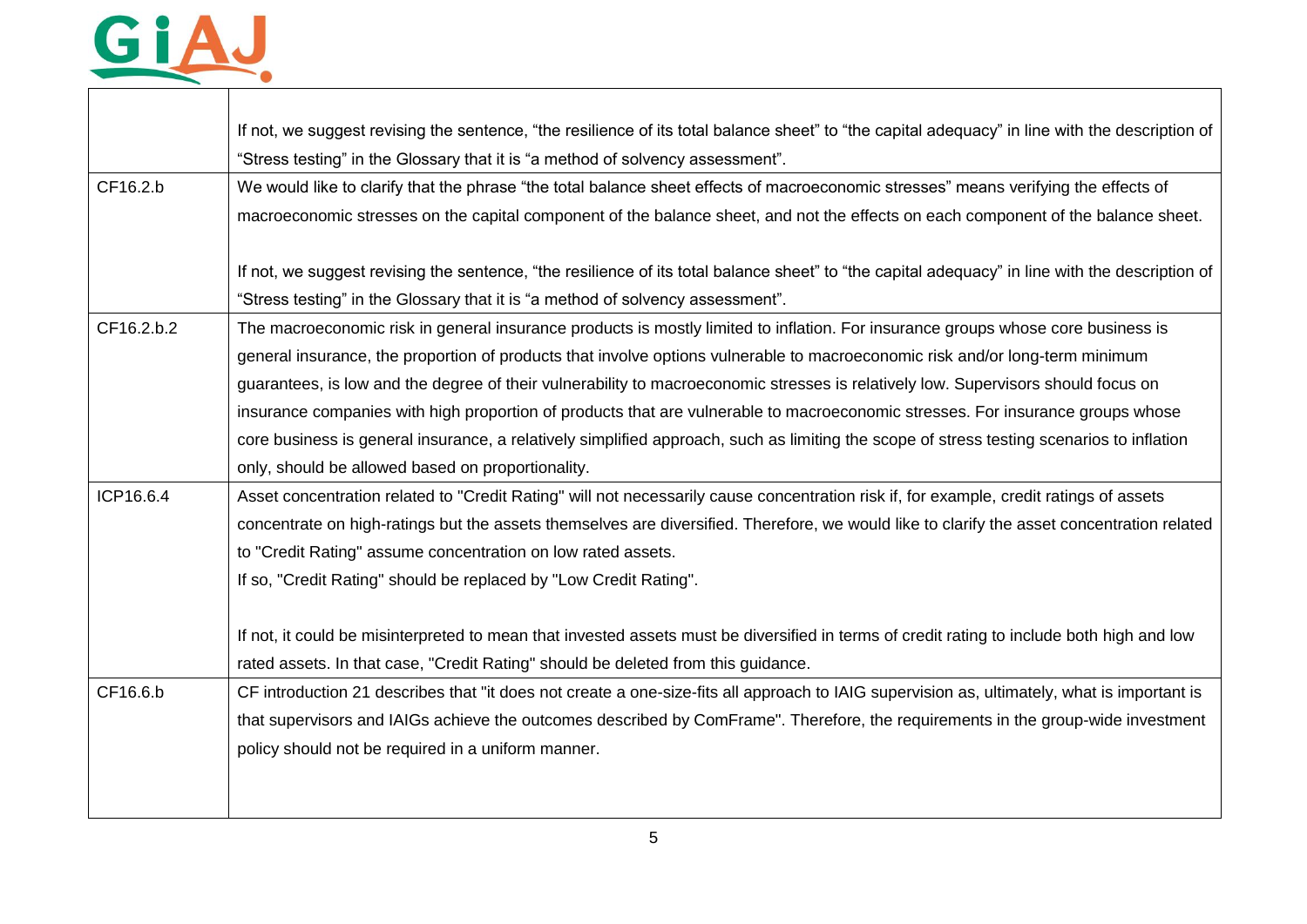

|            | Specifically, with regard to requirements regarding what should be addressed in the intra-group investment policy prescribed in                |
|------------|------------------------------------------------------------------------------------------------------------------------------------------------|
|            | CF16.6a, CF16.6b, and CF16.6.c, alternative approaches such as addressing them in other group-wide policies such as the risk                   |
|            | management policy and addressing them at the individual entity level within the IAIG according to the nature of their businesses, the          |
|            | characteristics of their liabilities, their asset management systems, and their financial strength, etc., should be permitted. Also, it should |
|            | be stated in the respective guidance.                                                                                                          |
|            |                                                                                                                                                |
|            | CF16.6.a states that the group-wide supervisor requires the Head of the IAIG to set criteria for investment quality and respond to low-        |
|            | quality investments. Based on the previous comment from the IAIS, we understand that this guidance does not intend to require IAIGs            |
|            | to create a uniform approach.                                                                                                                  |
|            |                                                                                                                                                |
|            | CF16.6b states that the group-wide supervisor requires the Head of the IAIG to set limits to its investment assets as well as to identify      |
|            | levels of exposures in its group-wide investment policy.                                                                                       |
|            | CF16.6.c states that the group-wide supervisor requires the Head of the IAIG to establish criteria for intra-group investments in its          |
|            | group-wide investment policy.                                                                                                                  |
| CF16.6.b.1 | With regard to the reference on "financial market", we assume that this criteria was added to capture concentrations on segments               |
|            | which cannot be captured by items such as "type of assets" or "geographic area". We would like to confirm whether there are any                |
|            | particular segments envisaged such as stock exchange.                                                                                          |
| CF16.6.b.1 | As we mentioned in our comments on ICP16.6.4, if the asset concentration related to "Credit Rating" assumes concentration on low               |
|            | rated assets, "Credit Rating" should be replaced by "Low Credit Rating". If not, it could be misinterpreted to mean that invested assets       |
|            | must be diversified in terms of credit rating to include both high and low rated assets. In that case, "Credit Rating" should be deleted       |
|            | from this guidance.                                                                                                                            |
| CF16.6.b.2 | As for the phrase "at the legal entity level", it is excessive to require an assessment of the asset concentration "at the legal entity level" |
|            | in ComFrame, which is a group-wide level requirement. ComFrame should only include requirements at the group level. Therefore, we              |
|            | propose to revise the phrase as follows:                                                                                                       |
|            |                                                                                                                                                |
|            | both at the legal entity level and group-wide level.                                                                                           |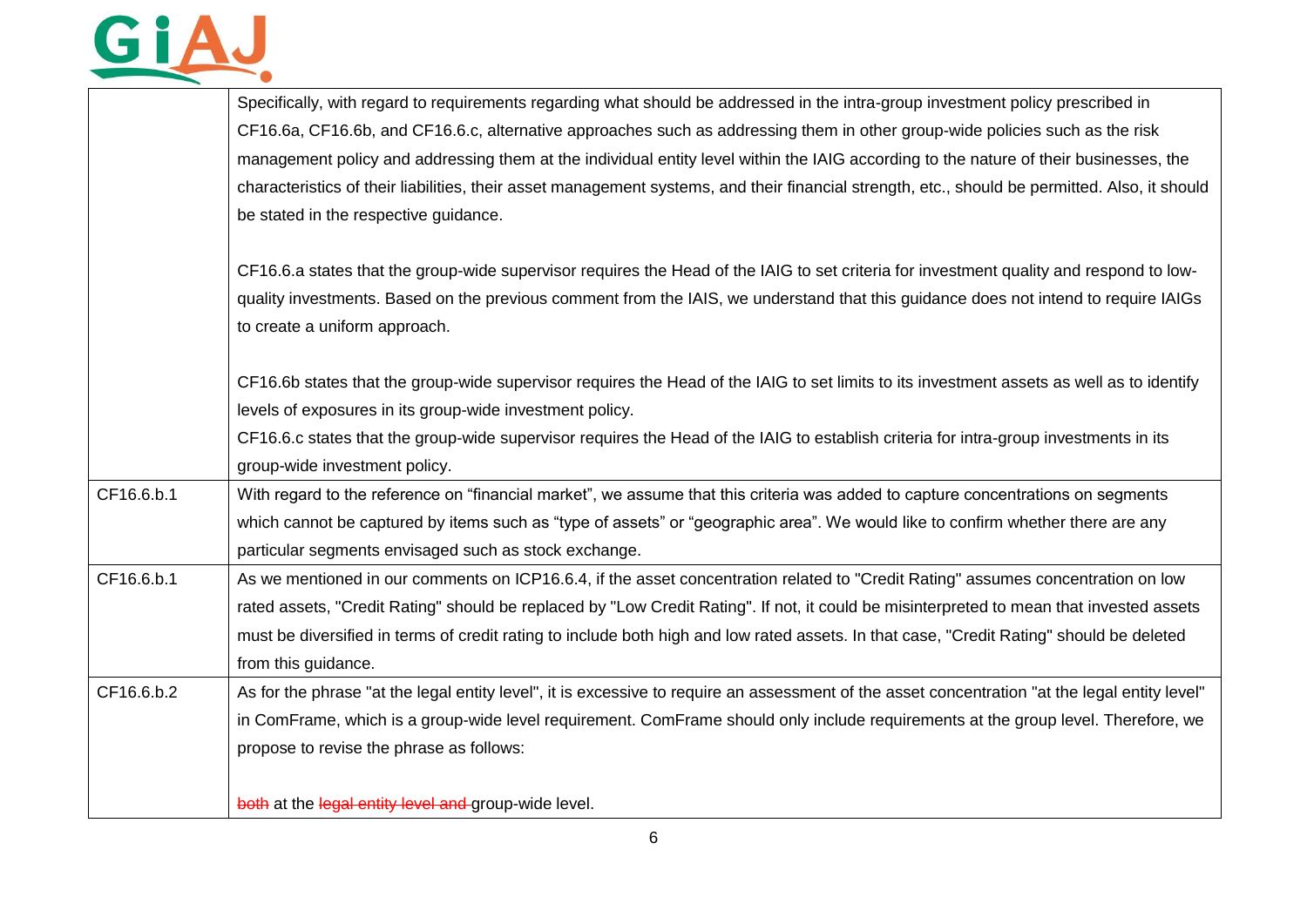| <b>ICP 16.7</b> | In case where underwriting policy, in particular those that concern practical matters related to the management of underwriting risks,       |
|-----------------|----------------------------------------------------------------------------------------------------------------------------------------------|
|                 | risk transfer and claims payment, is required to be included in an insurer's ERM framework, flexibility of form and application should be    |
|                 | permitted depending on the company's size, nature of their business, and their ERM position.                                                 |
|                 |                                                                                                                                              |
|                 | We suggest deleting "interaction of the underwriting strategy with the insurer's reinsurance strategy and pricing" described in ICP16.7.     |
|                 | The item is rather practical and is not necessarily a part of the ERM framework.                                                             |
| ICP 16.7.5      | Whether or not there are potential impacts on the financial position from correlated exposures between macroeconomic conditions and          |
|                 | the insurance portfolio will differ depending on the product characteristics. Therefore, the phrase "if it is material" should be added.     |
| <b>ICP 16.9</b> | As described in ICP 16.9.3, whether it is necessary to require more detailed liquidity risk management processes should be                   |
|                 | considered, taking into account the nature, scale and complexity of the insurer's activities that lead to increased liquidity risk exposure. |
|                 | We recognize that the liquidity risk management processes described in this standard and the related guidance were added in light of         |
|                 | the IAIS "Holistic Framework for Systemic Risk". To that extent, the liquidity management processes should be strengthened if it is          |
|                 | determined based on the data collection by supervisors described in ICP 24 that there is systemic risk on an entity basis or on an           |
|                 | activity basis. It is not desirable for all insurers/groups to be required to strengthen their processes uniformly.                          |
|                 | In addition, even if the insurer/group is determined to have systemic risk, the contents of the liquidity risk management processes          |
|                 | should differ depending on the business model or the products of the insurer/group. Therefore, the four standards listed here should be      |
|                 | provided as guidance.                                                                                                                        |
|                 |                                                                                                                                              |
|                 | We understand that the content of a contingency funding plan is not necessarily limited to external funding and other measures such as       |
|                 | assets sale or transfer between entities within the group can also be taken. We would like to clarify whether this understanding is          |
|                 | correct.                                                                                                                                     |
|                 |                                                                                                                                              |
|                 | Lastly, if insurers are required to assess the effects of macroeconomic stress and counterparty exposures, ORSA report should be able        |
|                 | to replace the reporting requirements on liquidity risk management report.                                                                   |
| CF16.9.a.6      | Whether the IAIG is vulnerable to the liquidity risk depends on its business model. While we understand to some extent the necessity to      |
|                 | determine its net stressed cash outflows, as described in our comments on Q11, the guidance should be applied in a proportionate             |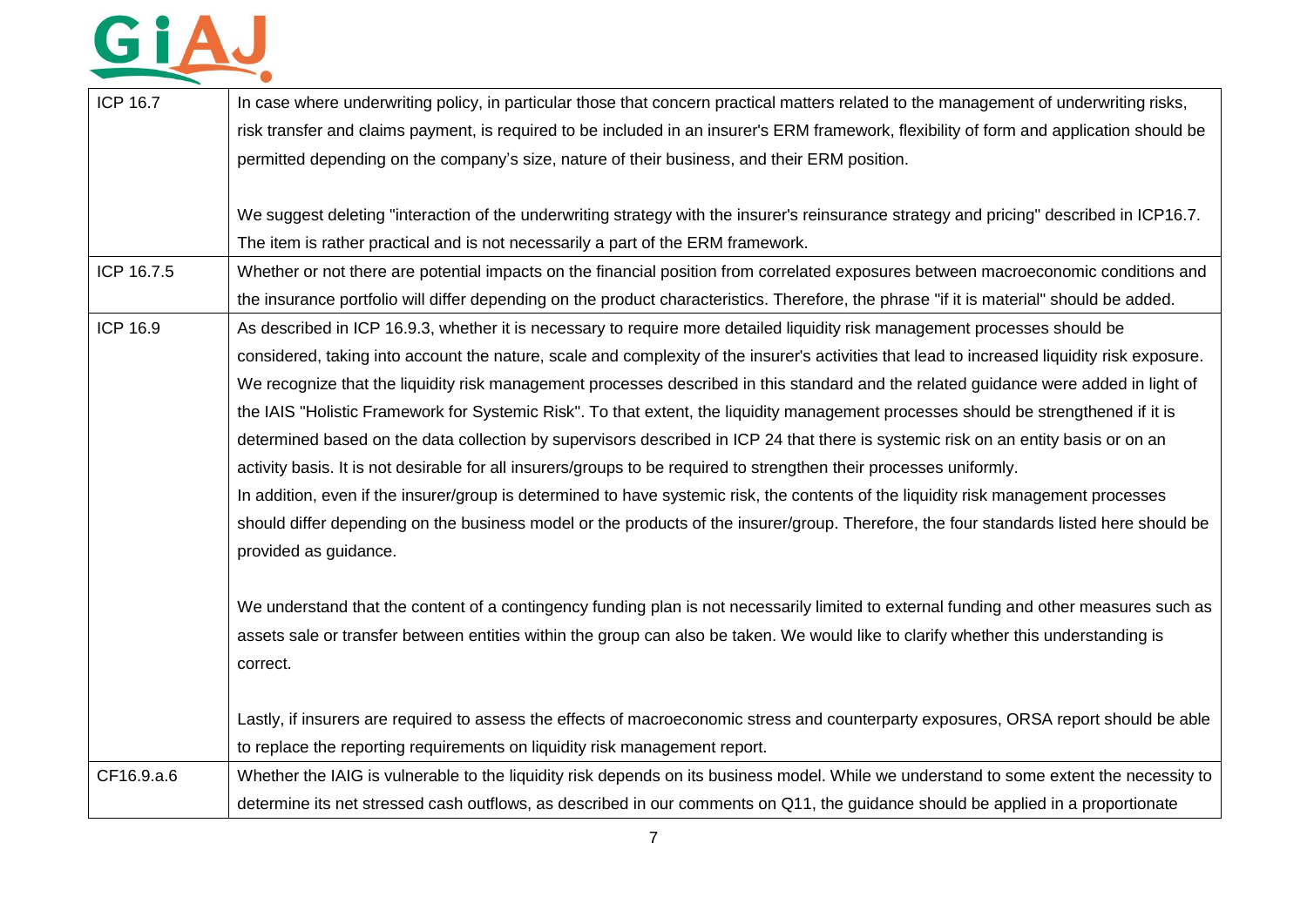# GIAJ

|            | manner and allow difference in the granularity of the evaluation.                                                                               |
|------------|-------------------------------------------------------------------------------------------------------------------------------------------------|
| CF16.9.b   | As described in our comments on Q1, the application of this standard should not be decided on whether or not the insurer is an IAIG,            |
|            | but if it is a group/insurer with significant exposures that may potentially lead to a systemic impact.                                         |
| CF16.9.b.5 | Even if the IAIG holds a portfolio of high-quality liquid assets of a certain size, unless the IAIG "holds a considerable share of the          |
|            | market", it will not necessarily be subject to a large loss due to the inability to monetize its assets as planned. Therefore, it is not        |
|            | necessary to require "its portfolio of high-quality liquid assets is sufficiently diversified".                                                 |
|            | Therefore, the first sentence "The Head of the IAIG should ensure that its portfolio of high-quality liquid assets is sufficiently diversified. |
|            | This may include looking through to the underlying assets to determine the extent of concentration risk" should be deleted.                     |
| CF16.9.c   | As described in our comments on Q1, the application of this standard should not be decided on whether or not the group/insurer is an            |
|            | IAIG, but on if it is a group/insurer with significant exposures that may potentially lead to a systemic impact.                                |
|            |                                                                                                                                                 |
|            | As we commented in ICP16.9, we understand that the content of a contingency funding plan is not necessarily limited to funding and              |
|            | other measures such as assets sale and transfer between entities within the group can also be taken. We would like to clarify whether           |
|            | this understanding is correct.                                                                                                                  |
| CF16.9.c.2 | When the IAIG is managing funds in a way that can maintain liquidity even under the probable worst-case stress scenarios, the IAIG              |
|            | does not necessarily need to detail the strategies for addressing liquidity shortfalls in stress situations. Therefore, this guidance should    |
|            | be revised as follows:                                                                                                                          |
|            |                                                                                                                                                 |
|            | In case where there are liquidity shortfalls in stress situations, a contingency funding plan should detail the strategies for addressing       |
|            | liquidity shortfalls in stress situations, including the methods that the IAIGs would use to access alternative sources of funding.             |
| CF16.9.d   | As described in our comments on Q1, the application of this standard should not be decided on whether or not the group/insurer is an            |
|            | IAIG, but on if it is a group/insurer with significant exposures that may potentially lead to a systemic impact.                                |
|            |                                                                                                                                                 |
|            | As stated in CF16.9.d.1, there are cases where it is deemed sufficient if the group-wide supervisor can obtain the necessary                    |
|            | information in effect through other reports and data.                                                                                           |
|            | Therefore, this standard should be revised as follows:                                                                                          |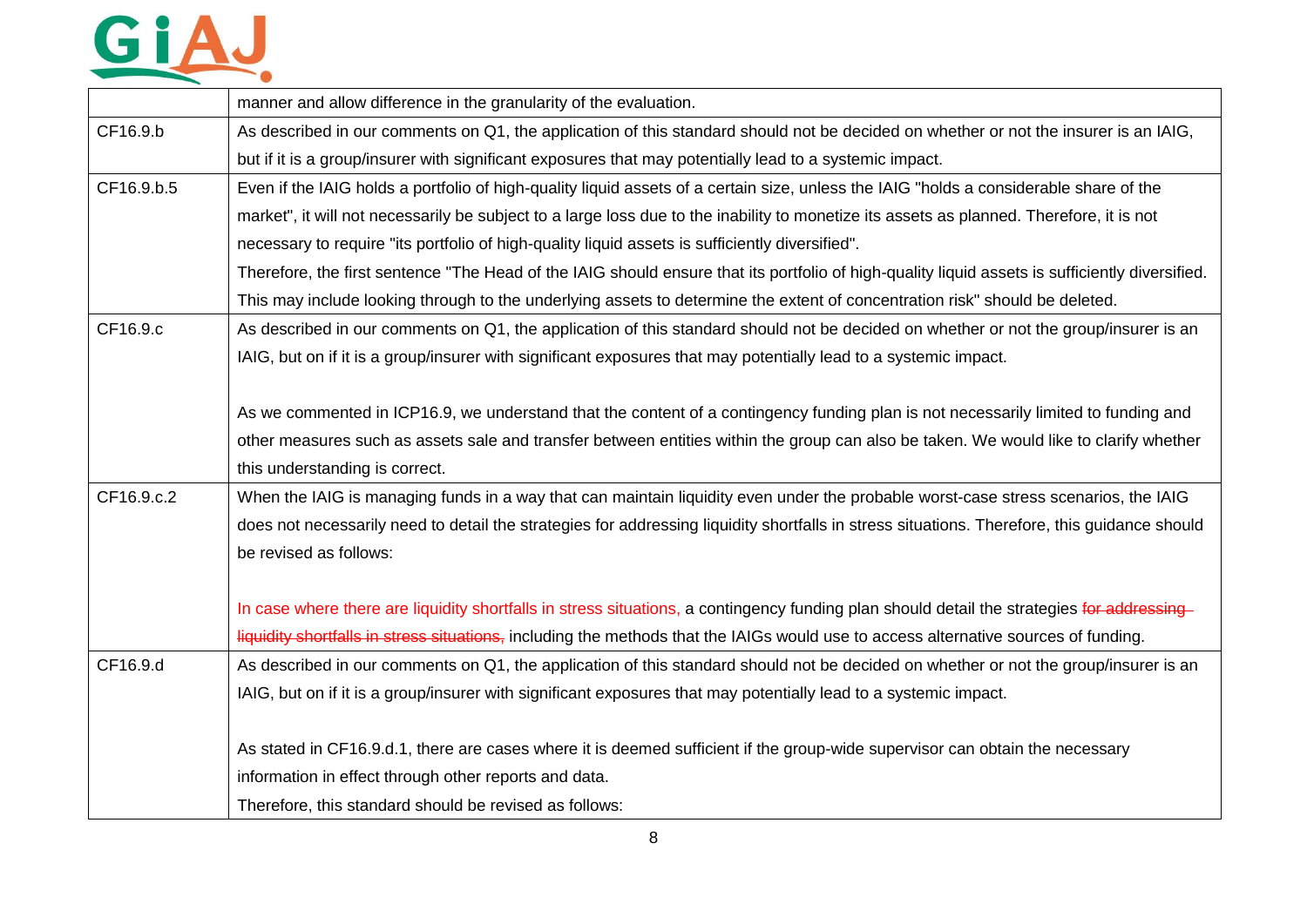

|              | CF 16.9.d. The group-wide supervisor requires the Head of the IAIG to report, at least annually, on its management of liquidity risk. The<br>report may be substituted with other forms of information provided by the IAIG, which includes at least-items such as the following:                                 |
|--------------|-------------------------------------------------------------------------------------------------------------------------------------------------------------------------------------------------------------------------------------------------------------------------------------------------------------------|
|              | In addition, reference to "liquidity risk limits" in the second bullet should be deleted or replaced with other terms such as "quantitative"<br>management". In general, liquidity risk is not compatible with the concept of "risk amount" which assesses impact on capital, and is<br>calculated statistically. |
|              | Further, when the Head of the IAIG is required to assess and report the macroeconomic stress and the impact of counterparty risk, the                                                                                                                                                                             |
|              | ORSA should be able to replace the report on its management of liquidity risk.                                                                                                                                                                                                                                    |
| ICP 16.12    | A prescriptive requirement on the insurer's ORSA process could result in constraining the insurer's ability to design appropriate stress                                                                                                                                                                          |
|              | scenario and diminishing the effect of the ORSA to assess the insurer's own risk. Therefore, this standard should be revised as follows:                                                                                                                                                                          |
|              | encompass all reasonably foreseeable and relevant material risks including at a minimum items such as insurance, credit, market,                                                                                                                                                                                  |
|              | concentration, operational and liquidity risks and (if applicable) group risk; and                                                                                                                                                                                                                                |
| ICP 16.12    | Counterparty exposure could be assessed by methods other than stress test such as credit management. Therefore, the fourth bullet                                                                                                                                                                                 |
|              | should be deleted or amended to allow for methods other than stress tests and stated as guidance provisions.                                                                                                                                                                                                      |
| CF16.12.b    | Counterparty exposure could be assessed by methods other than stress test such as credit management. Therefore, the second bullet                                                                                                                                                                                 |
|              | should be deleted or amended to allow for methods other than stress tests and stated as guidance provisions.                                                                                                                                                                                                      |
| <b>ICP20</b> |                                                                                                                                                                                                                                                                                                                   |
| ICP 20.2     | We believe that public disclosure of information on liquidity risk should not be established at a standard level for the following reasons:                                                                                                                                                                       |
|              | - Developing uniform standards would be in conflict with the current ICP 20, which states disclosure should take into account the                                                                                                                                                                                 |
|              | nature, scale and complexity of the insurers.                                                                                                                                                                                                                                                                     |
|              | - Liquidity risk manifests in different ways depending on the nature of products and liabilities. This is why disclosure based on uniform                                                                                                                                                                         |
|              | standards may lead to misunderstandings by the users and cause unnecessary confusion in markets.                                                                                                                                                                                                                  |
|              | - In addition, to achieve the objective of dealing with systemic risk, we think reporting to supervisors the information of liquidity risk is                                                                                                                                                                     |
|              | more important than public disclosure.                                                                                                                                                                                                                                                                            |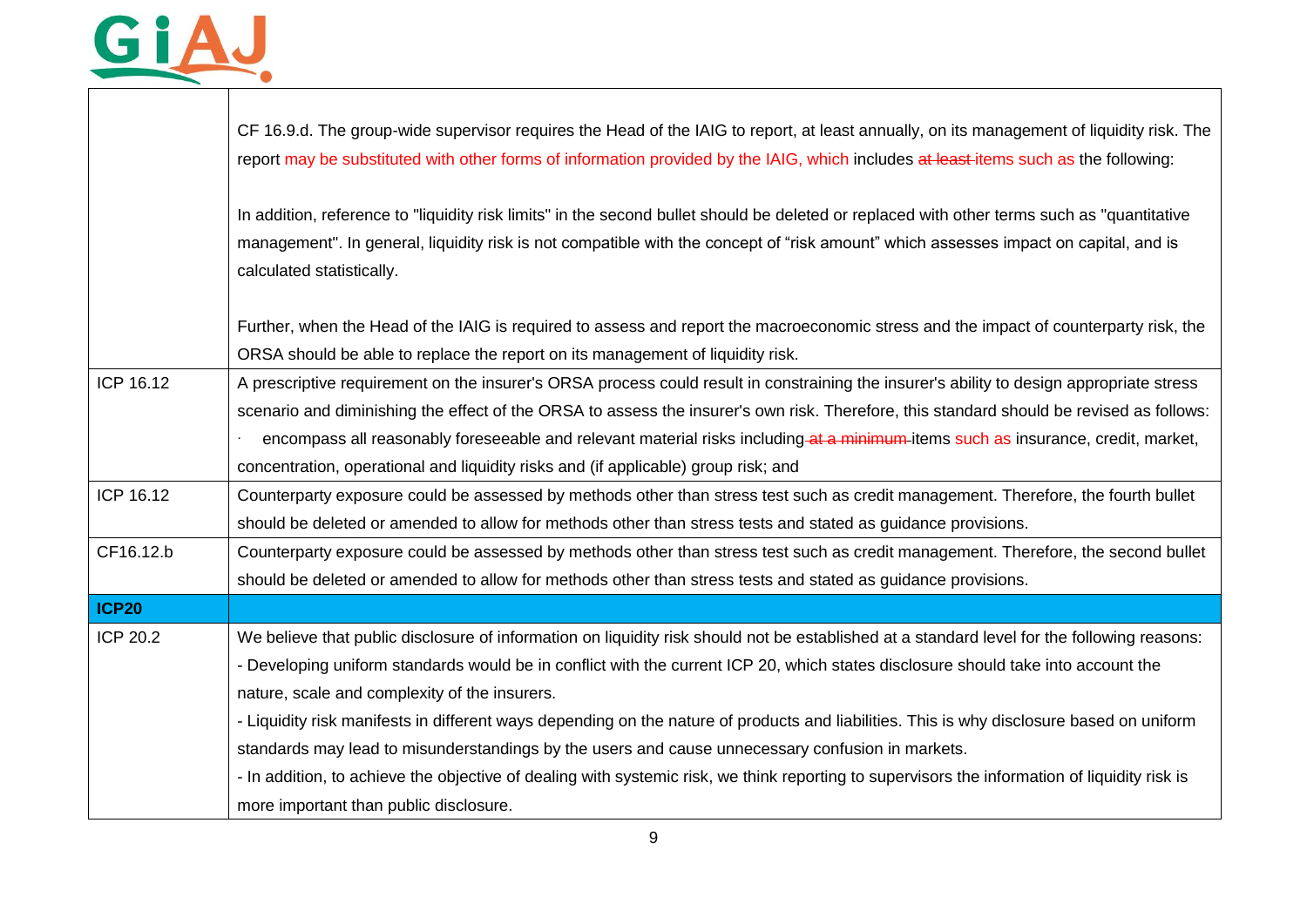| ICP 20.11       | As stated in 20.0.5, the supervisor's application of disclosure requirements should be dependent on the nature, scale and complexity of    |
|-----------------|--------------------------------------------------------------------------------------------------------------------------------------------|
|                 | insurers.                                                                                                                                  |
|                 | Minimum disclosure requirements at a standard level must be consistent with the requirements in accounting standards of the                |
|                 | jurisdiction. Therefore, this standard should be revised as below and mentioned in the guidance provisions.                                |
|                 |                                                                                                                                            |
|                 | The supervisor may requires that disclosures about the insurer's liquidity risk as necessary considering the unintended consequences       |
|                 | of disclosures. Disclosures include sufficient quantitative and qualitative information to allow a meaningful assessment by market         |
|                 | participants of the insurer's material liquidity risk exposures.                                                                           |
| ICP22           |                                                                                                                                            |
| ICP 22.1        | When the supervisor requests insurers to submit data, the rationale of such requests should be considered cautiously in order to avoid     |
|                 | imposing any unnecessary burden on insurers.                                                                                               |
| ICP 22.1.6      | We understand liability insurance payments have no application to what is intended here. (In the case of liability insurance payment,      |
|                 | the customer may not always be the recipient since the insurance payment is intended to be paid to the victim from the standpoint of       |
|                 | victim relief.)                                                                                                                            |
| <b>ICP 22.2</b> | We expect due consideration is given not to impede the sound development of the insurance industry in issuing enforceable means.           |
| <b>ICP24</b>    |                                                                                                                                            |
| ICP24           | In considering systemic risk in the insurance sector, in particular, the fact that the degree of systemic risk in the insurance sector is  |
| General         | smaller than that in the banking sector should be noted. For example, regarding potential systemic risk that may simultaneously occur      |
| Comments        | in both the banking sector and the insurance sector, developing and assessing common indicators are important from a macro-                |
|                 | prudential point of view. On the other hand, the dimensions of the banking and insurance sectors and their activities are significantly    |
|                 | different. As such, treating them the same in terms of data collection and policy measures may be an excessive limitation that will        |
|                 | impede the sound development of the insurance sector. For the above reasons, data collection frameworks and policy measures                |
|                 | should cautiously take the differences in the sizes and main activities of the banking sector and the insurance sector into consideration. |
|                 | In addition, assessment of systemic risk should be conducted across the financial sector, including other sectors such as banking and      |
|                 | securities, rather than the insurance sector alone.                                                                                        |
|                 | Also, when applying regulations in each country in the future, predictability and fairness to insurers should be ensured, and consistency  |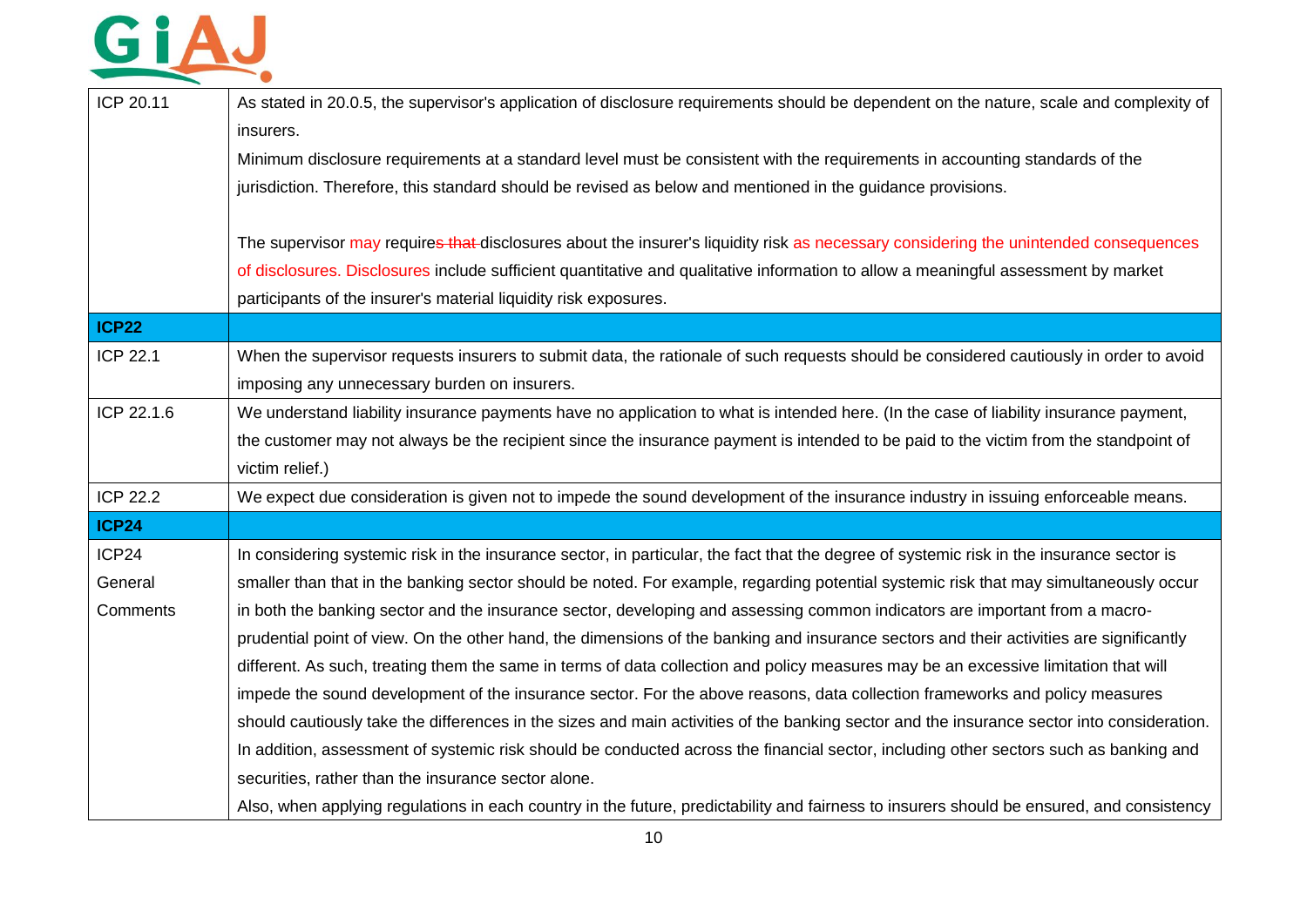# GIAJ

|            | across jurisdictions should be secured to prevent arbitrary operation of regulations by authorities.                                          |
|------------|-----------------------------------------------------------------------------------------------------------------------------------------------|
| ICP 24.0.4 | As for substitutability, considering the fact that underwriters can be replaced easily etc. in highly competitive general insurance           |
|            | markets, the probability of a lack of substitutability to occur is low. Therefore, it is unlikely to be a cause of systemic risk and "lack of |
|            | substitutability" should be deleted.                                                                                                          |
| ICP 24.1.1 | As the first bullet point notes, we agree with "Efficiency of data collection: the supervisor should examine costs and benefits when          |
|            | considering data collection".                                                                                                                 |
|            | For instance, taking insurers' workload into account, supervisors may set a certain quantitative threshold regarding systemic risk using      |
|            | data from disclosed documents. Supervisors should only require insurers/groups that exceed the threshold to submit the detailed data.         |
|            | This narrows down the scope of data collection for insurers/groups that do not exceed the threshold.                                          |
|            | Moreover, when requiring detailed data, supervisors should target insurers only after carefully selecting indispensable data in light of      |
|            | the purpose. They should firstly consider making do with the data they already have and require additional data only if they find it          |
|            | insufficient.                                                                                                                                 |
|            | In addition, even when supervisors collect ad hoc data stated in the sixth bullet point, the supervisor should make use of all available      |
|            | data sources and asks insurers to collect data at a level that will not impose an excessive burden on insurers.                               |
| ICP 24.1.2 | As described in ICP 24.1.1, the supervisor should examine costs and benefits and collect data taking efficiency into account.                 |
|            | For instance, taking insurers' workload into account, supervisors may set a certain quantitative threshold using data available from          |
|            | disclosed documents. Supervisors should only require insurers/groups that exceed the threshold to submit the detailed data. This              |
|            | narrows down the scope of data collection for insurers/groups that do not exceed the threshold.                                               |
| ICP 24.1.3 | As described in ICP 24.1.1, the supervisor should examine costs and benefits and collect data taking efficiency into account.                 |
|            | For instance, taking insurers' workload into account, supervisors may set a certain quantitative threshold using data available from          |
|            | disclosed documents. Supervisors should only require insurers/groups that exceed the threshold to submit the detailed data. This              |
|            | narrows down the scope of data collection for insurers/groups that do not exceed the threshold.                                               |
| ICP 24.1.4 | As described in ICP 24.1.1, the supervisor should examine costs and benefits and collect data taking efficiency into account.                 |
|            | For instance, taking insurers' workload into account, supervisors may set a certain quantitative threshold using data available from          |
|            | disclosed documents. Supervisors should only require insurers/groups that exceed the threshold to submit the detailed data. This              |
|            | narrows down the scope of data collection for insurers/groups that do not exceed the threshold.                                               |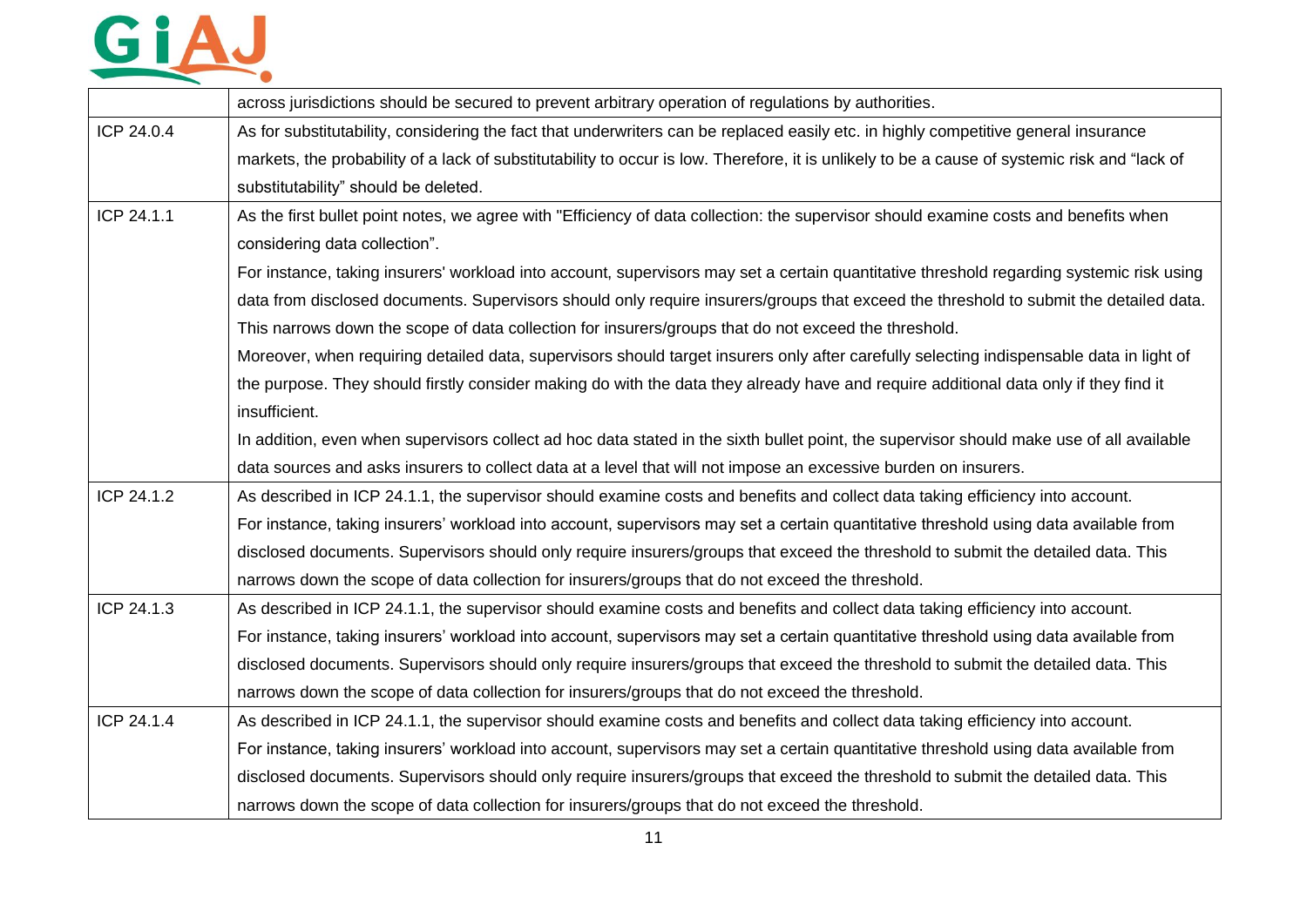| ICP 24.1.5 | As described in ICP 24.1.1, the supervisor should examine costs and benefits and collect data taking efficiency into account.             |
|------------|-------------------------------------------------------------------------------------------------------------------------------------------|
|            | For instance, taking insurers' workload into account, supervisors may set a certain quantitative threshold using data available from      |
|            | disclosed documents. Supervisors should only require insurers/groups that exceed the threshold to submit the detailed data. This          |
|            | narrows down the scope of data collection for insurers/groups that do not exceed the threshold.                                           |
|            | Also, collecting all the microeconomic data described in this item may be excessive. Deciding whether or not to do so should be judged    |
|            | according to the materiality within each insurer. Therefore, we believe that the sentence "the supervisor should collect microeconomic    |
|            | data" should be revised to "the supervisor should collect microeconomic data as needed".                                                  |
| ICP 24.2.6 | As for supervisory stress tests, top-down stress tests should in principle be conducted because, judging by their roles, precisely        |
|            | calculating each insurer's figures is not very important. Conducting bottom-up stress tests should be limited to cases where there is a   |
|            | need to consider elements specific to individual insurers.                                                                                |
| ICP 24.2.9 | As we commented on 24.0.4, "lack of substitutability" should be deleted.                                                                  |
| ICP 24.3.1 | "The supervisor should take a total balance sheet approach" should be deleted since the meaning of it is unclear.                         |
| ICP 24.4   | The following should be added as Guidance.                                                                                                |
|            |                                                                                                                                           |
|            | "When assessing systemic risk, supervisors should not assess the insurance sector alone, but rather the whole financial sector            |
|            | including banking and securities and make comparisons across them."                                                                       |
| ICP 24.4.3 | We understand that the statement "one or more insurers have been identified as systemically important" is in line with the notion of      |
|            | EBA. However, in identifying systemically important insurers, supervisors should assess and identify them after prioritizing systemically |
|            | important financial institutions across financial sectors including banking.                                                              |
| ICP 24.4.4 | When determining which insurers are to be subject to the supervisory responses and measures referred to in this item, decisions           |
|            | should be based on assessment of the systemic importance of the individual insurer and/or a group of insurers, as ICP24.4.3 states.       |
|            | For example, it is undesirable to require insurers, or a group of insurers, which have been identified based on thresholds unrelated to   |
|            | systemic risk such as those for IAIGs, to be subject to uniform supervisory responses or measures.                                        |
|            |                                                                                                                                           |
|            | Also, in applying supervisory responses or measures, predictability and fairness to insurers should be ensured, and consistency across    |
|            | jurisdictions should be secured to prevent arbitrary operation of regulations by authorities.                                             |